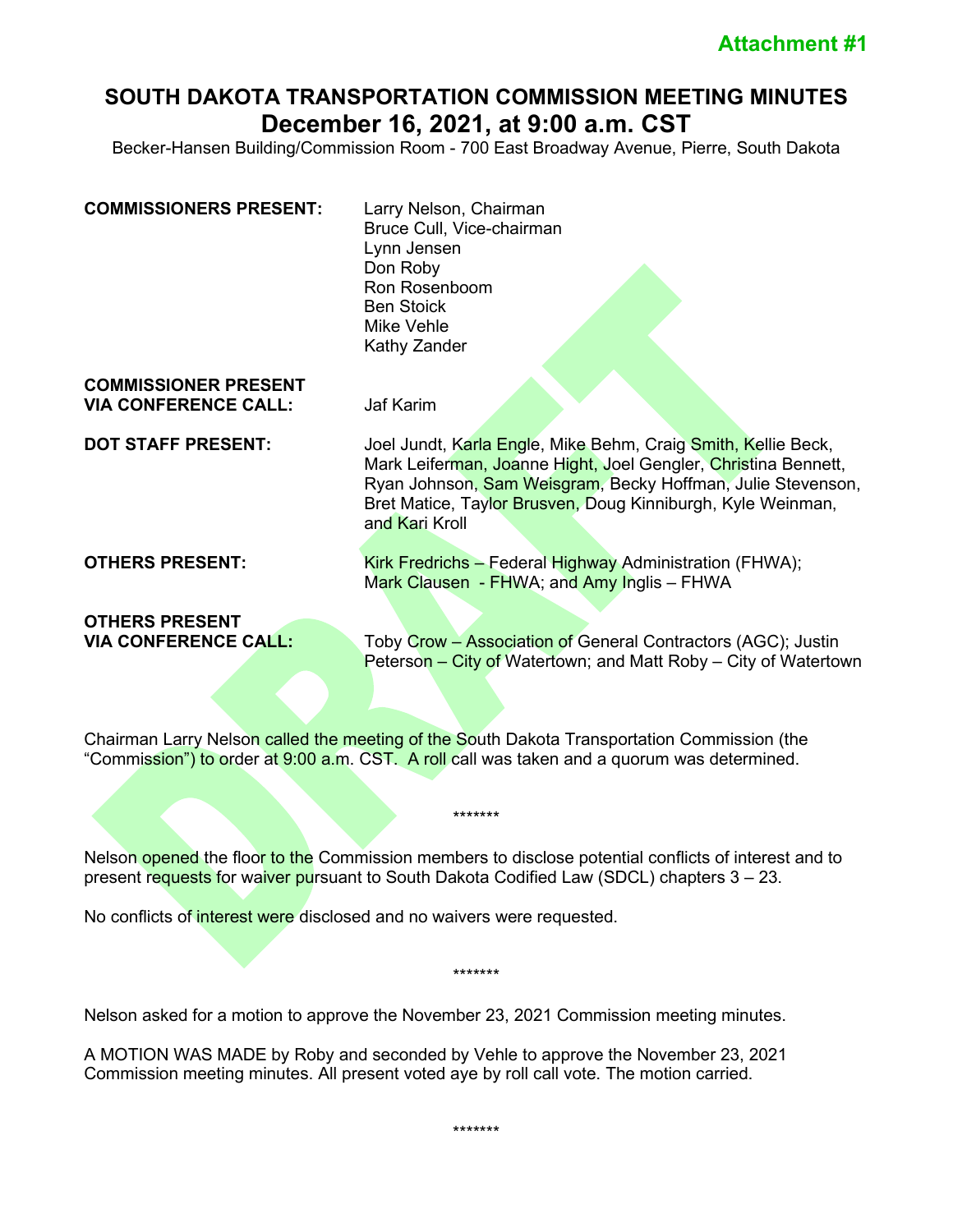Secretary Jundt presented the following information to the Commission in the Secretary's Report.

- 1. An update on the status of federal funding
	- Although the Bipartisan Infrastructure Law (BIL) was signed on November 15, 2021, the appropriations bill has not yet been passed. Congress passed another continuing resolution that expires February 18, 2022.
	- In the meantime, the funding for the South Dakota Department of Transportation (the "Department") is still limited to FY2021 appropriation amounts.
- 2. Contractor Prequalification Committee member recommendation.
	- Replace Tony Ondricek, who is no longer working at the Department, with Christina Bennett, the new Construction and Maintenance Engineer in the Division of Operations.

A MOTION WAS MADE by Cull and seconded by Rosenboom to replace Tony Ondricek with Christina Bennett as a member of the Contractor Prequalification Committee. All present voted aye by roll call vote. The motion carried.

Julie Stevenson, Bret Mattice, and Taylor Brusven, the Department's Communication Team, presented to the Commission an informational update on the Department's Strategic External Communication Plan (SEC).

\*\*\*\*\*\*\*

\*\*\*\*\*\*\*

Craig Smith, Division of Operations Director, presented the following Construction Change Orders (CCOs) to the Commission:

CCOs approved in October contain an increase of \$493,228.91.

CCOs approved in November contain an increase of \$1,095,475.47.

Over the past 12 months, the overall contract increase is 2.25%.

The following projects have a CCO amounting to a contract change more than \$50,000.

# **ABERDEEN REGION**

**1.** Project: NH 0012(207)248, Edmunds County, 05E2 Location: US 12 from Roscoe to the western city limits of Ipswich Contractor: Anderson Western, Inc. Type of Work: Cold milling asphalt concrete, asphalt concrete resurfacing, culvert repair

Original Contract Amount:  $$ 4,497,805.83$ <br>Change on CCO No. 4F:  $$ 71.058.48$ Change on CCO No. 4F:  $$$  (71,058.48)<br>Net Change to Date:  $$$  (239.852.67) Net Change to Date: \$ (239,852.67)

Explanation of Change on CCO No. 4F: This decrease is the result of the Department assessing a smoothness and asphalt mix quality disincentive in accordance with the contract.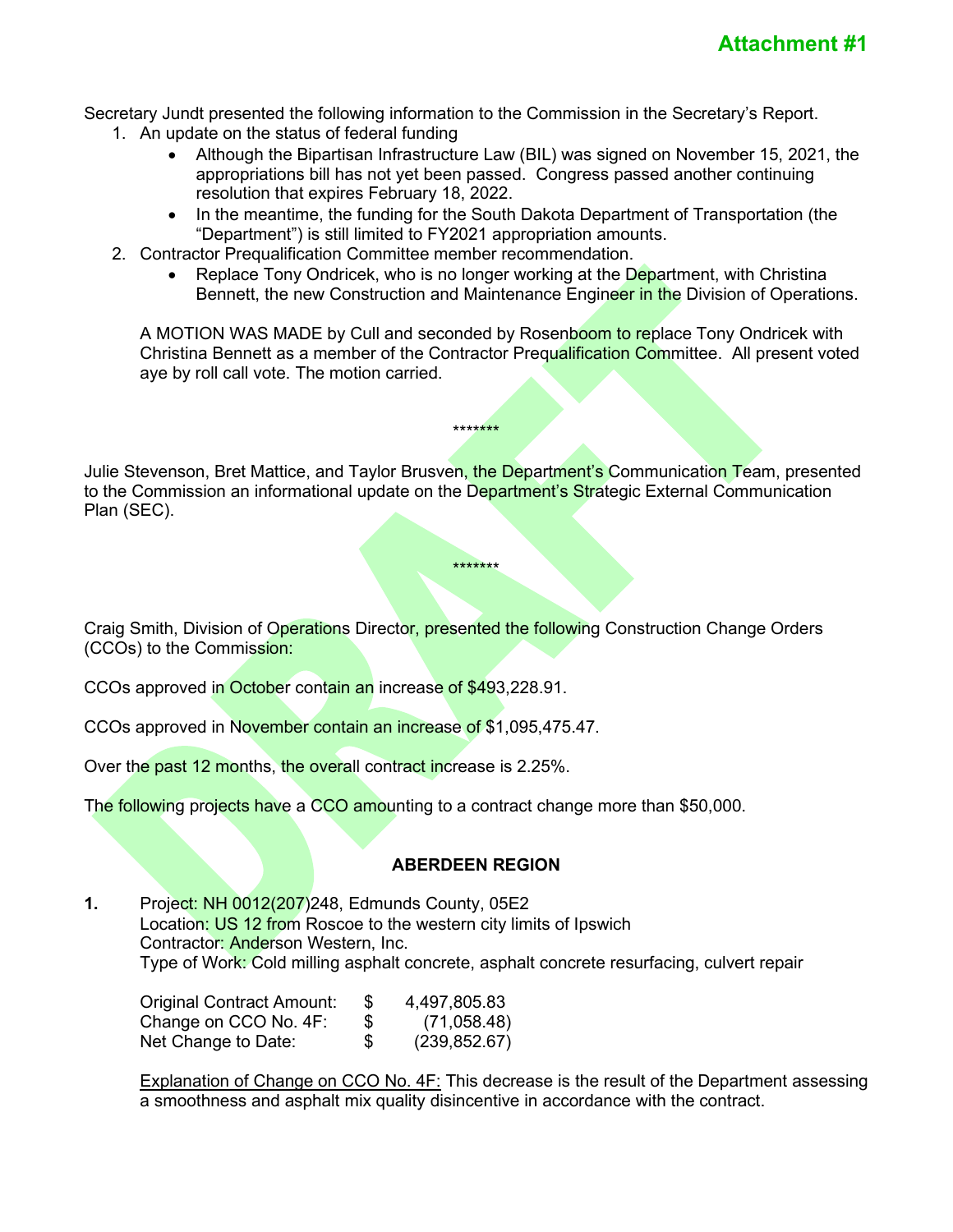**2.** Project: NH 0012(279)367, Grants and Roberts County, PCN 067U Location: US 12 from Summit to west of Milbank Contractor: Bituminous Paving, Inc. Type of Work: Cold milling asphalt concrete and asphalt concrete resurfacing of shoulders

| <b>Original Contract Amount:</b> | £. | 2,949,904.93 |
|----------------------------------|----|--------------|
| Change on CCO No. 2F:            | \$ | (54,990.04)  |
| Net Change to Date:              | \$ | (375,993.07) |

Explanation of Change on CCO No. 2F: This decrease is the result of the Department making a fuel cost adjustment to the contract. The adjustment was made for diesel fuel cost in accordance with the contract.

**3.** Project: P 0011(151), Edmunds and McPherson County, PCN 07KV Location: Various Routes in the Aberdeen Area Contractor: Asphalt Surfacing Technologies Corporation Type of Work: Crack leveling

| Original Contract Amount: | Ъ  | 397,267.31    |
|---------------------------|----|---------------|
| Change on CCO No. 1:      | \$ | (142, 590.67) |
| Net Change to Date:       | S. | (142, 590.67) |

Explanation of Change on CCO No. 1: This decrease is the result of the Department adjusting the contract quantity of asphalt repair mastic. Less material was required during construction than estimated in the plans. The variation is due to normal project variations.

**4.** Project: NH 0212(187)327, Clark and Spink County, PCN 05TX Location: US 212 from Doland to 6 miles west of Clark Contractor: Asphalt Paving & Materials Company Type of Work: Cold milling asphalt concrete, asphalt concrete resurfacing, pipe work

| <b>Original Contract Amount:</b> | \$. | 2,997,779.34 |
|----------------------------------|-----|--------------|
| Change on CCO No. 3:             | \$  | 59,582.82    |
| <b>Net Change to Date:</b>       | \$  | 60,482.82    |

**Explanation of Change on CCO No. 3: This increase is the result of the Department purchasing** excess material from the Contractor. The excess material (granular material) was included in the plans estimate and ultimately not used during construction. The Department agreed to purchase the excess material from the Contractor for future use.

**5.** Project: IM FP 0299(69)213, Roberts County, PCN 02PV Location: I-29 at various locations in Roberts County Contractor: Michels Corporation Type of Work: PCC overlay, PCC pavement, asphalt concrete resurfacing, bridge deck polymer seal

| <b>Original Contract Amount:</b> |    | 17,114,000.00 |
|----------------------------------|----|---------------|
| Change on CCO No. 2:             | S. | (106, 961.29) |
| Net Change to Date:              | \$ | (142,988.01)  |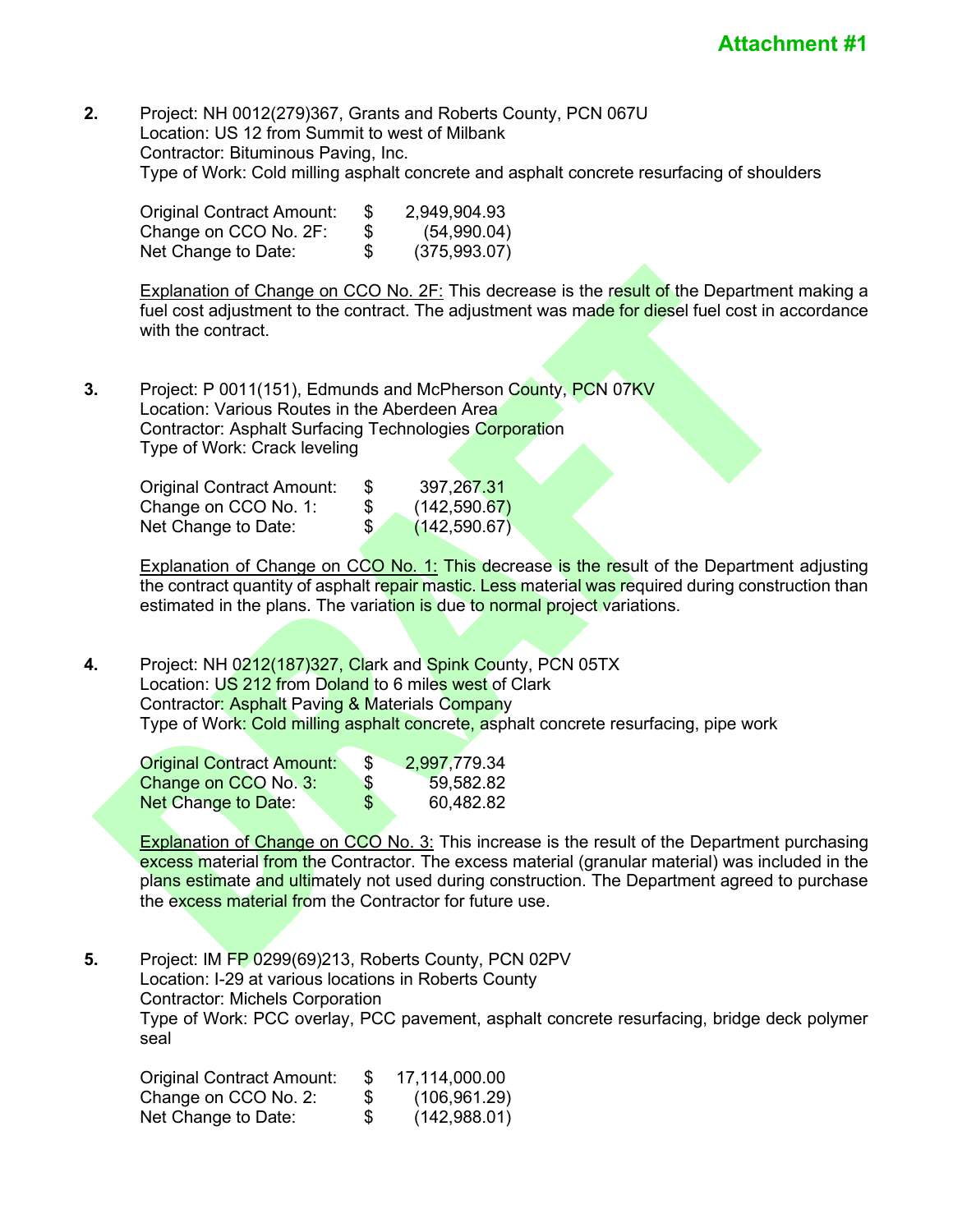Explanation of Change on CCO No. 2: This decrease is the result of the Department adjusting the contract quantities of numerous contract items to match the quantities used during construction. The variations are due to normal project variations and common for the work type.

#### **MITCHELL REGION**

**6.** Project: IM 0292(91)61, Lincoln County, PCN 07PL Location: I-29 from Exit 62 (Canton) to Exit 73 (Tea) Contractor: BX Civil & Construction, Inc. Type of Work: CRC pavement repair

| Original Contract Amount: | S  | 1,422,111.00 |
|---------------------------|----|--------------|
| Change on CCO No. 2:      | S  | 455,873.08   |
| Net Change to Date:       | \$ | 539,923.08   |

Explanation of Change on CCO No. 2: This increase is the result of the Department compensating the Contractor for extra concrete pavement repair work added to the contract at locations outside of the plan work limits. With multiple locations experiencing failure, repair work was added to the contract to get the work accomplished in the 2022 fiscal year.

**7.** Project: P 1358(05), Minnehaha County, PCN 05JE Location: 26<sup>th</sup> St from Cleveland Ave to west of Southeastern Ave in Sioux Falls Contractor: D & G Concrete Construction, Inc. Type of Work: Grading, storm sewer, curb & gutter, PCC and asphalt concrete surfacing, signals, lighting, permanent signs, sidewalk

| <b>Original Contract Amount:</b> | 23,990,635.29    |
|----------------------------------|------------------|
| Change on CCO No. 5:             | \$<br>264,593.13 |
| Net Change to Date:              | \$<br>486,171.23 |

Explanation of Change on CCO No. 5: This increase is the result of the Department compensating the Contractor for extra work and additional quantities to expand and overlay the parking lot at Cliff Avenue Greenhouse as part of the City of Sioux Falls acquisition agreement.

**8.** Project: P 1358(05), Minnehaha County, PCN 05JE

Location: 26<sup>th</sup> Street from Cleveland Avenue to west of Southeastern Avenue in Sioux Falls Contractor: D&G Concrete Construction, Inc. Type of Work: Grading, storm sewer, curb & gutter, asphalt concrete surfacing, signals, lighting

| <b>Original Contract Amount:</b> | \$. | 23,990,635.29 |
|----------------------------------|-----|---------------|
| Change on CCO No. 6:             | S   | 103,984.35    |
| Net Change to Date:              | S.  | 590,155.58    |

Explanation of Change on CCO No. 6: This increase is the result of the Department compensating the Contractor for extra work performed to place portable temporary traffic control signals at one location of the project.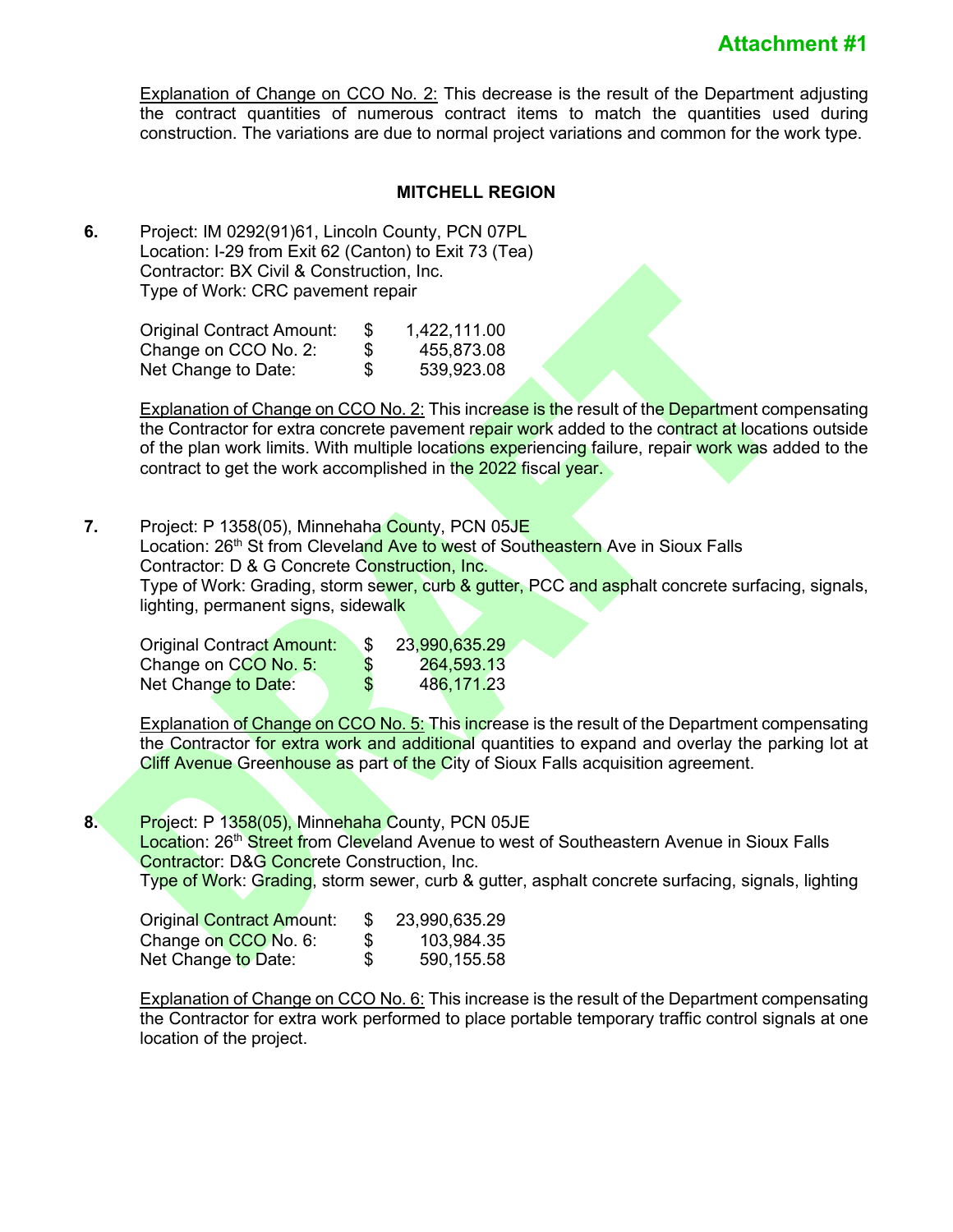**9.** Project: P 1358(05), Minnehaha County, PCN 05JE Location: 26<sup>th</sup> St from Cleveland Ave to west of Southeastern Ave in Sioux Falls Contractor: D & G Concrete Construction, Inc. Type of Work: Grading, storm sewer, curb & gutter, PCC and asphalt concrete surfacing, signals, lighting, permanent signs, sidewalk

| Original Contract Amount: | \$. | 23,990,635.29 |
|---------------------------|-----|---------------|
| Change on CCO No. 8:      | \$  | 93,836.72     |
| Net Change to Date:       | \$  | 721,458.42    |

Explanation of Change on CCO No. 8: This increase is the result of the Department compensating the Contractor for additional work to extend special sidewalk and retaining wall beyond the original plans due to the condition of the existing adjacent block retaining wall.

**10.** Project: NH 0018(232)447, Lincoln County, PCN 04PC Location: US 18 through Canton Contractor: D&G Concrete Construction, Inc Type of Work: ADA curb ramp upgrades, PCC pavement restoration

| <b>Original Contract Amount:</b> | -S   | 2,244,316.02  |
|----------------------------------|------|---------------|
| Change on CCO No. 2:             | - SS | (194, 404.22) |
| Net Change to Date:              | \$.  | (166, 257.26) |

**Explanation of Change on CCO No. 2: This decrease is the result of the Department adjusting** the contract quantity of concrete repair. Less concrete repair work was necessary than estimated in the plans.

**11.** Project: IM 0291(127)0, Lincoln, Minnehaha, Moody, and Union County, PCN 04NL Location: Regionwide in Mitchell Region Contractor: Asphalt Surfacing, Co. Type of Work: Crossroad improvements

| <b>Original Contract Amount:</b> | 3,015,669.67    |
|----------------------------------|-----------------|
| Change on CCO No. 1:             | \$<br>87,742.19 |
| Net Change to Date:              | \$<br>87,742.19 |

**Explanation of Change on CCO No. 1: This increase is the result of the Department adjusting the** contract quantities of cold milling and asphalt concrete overlay. Additional repair work was needed at weathered locations along project.

**12.** Project: PH 0020(177), Lincoln, Minnehaha, and Union County, PCN 04HG Location: Various locations in the Mitchell Region Contractor: BX Civil & Construction, Inc. Type of Work: Guard rail replacement, embankment, asphalt shoulder surfacing

| <b>Original Contract Amount:</b> | \$ | 1,374,570.86 |
|----------------------------------|----|--------------|
| Change on CCO No. 2:             | S  | 167,510.28   |
| Net Change to Date:              | \$ | 182,910.28   |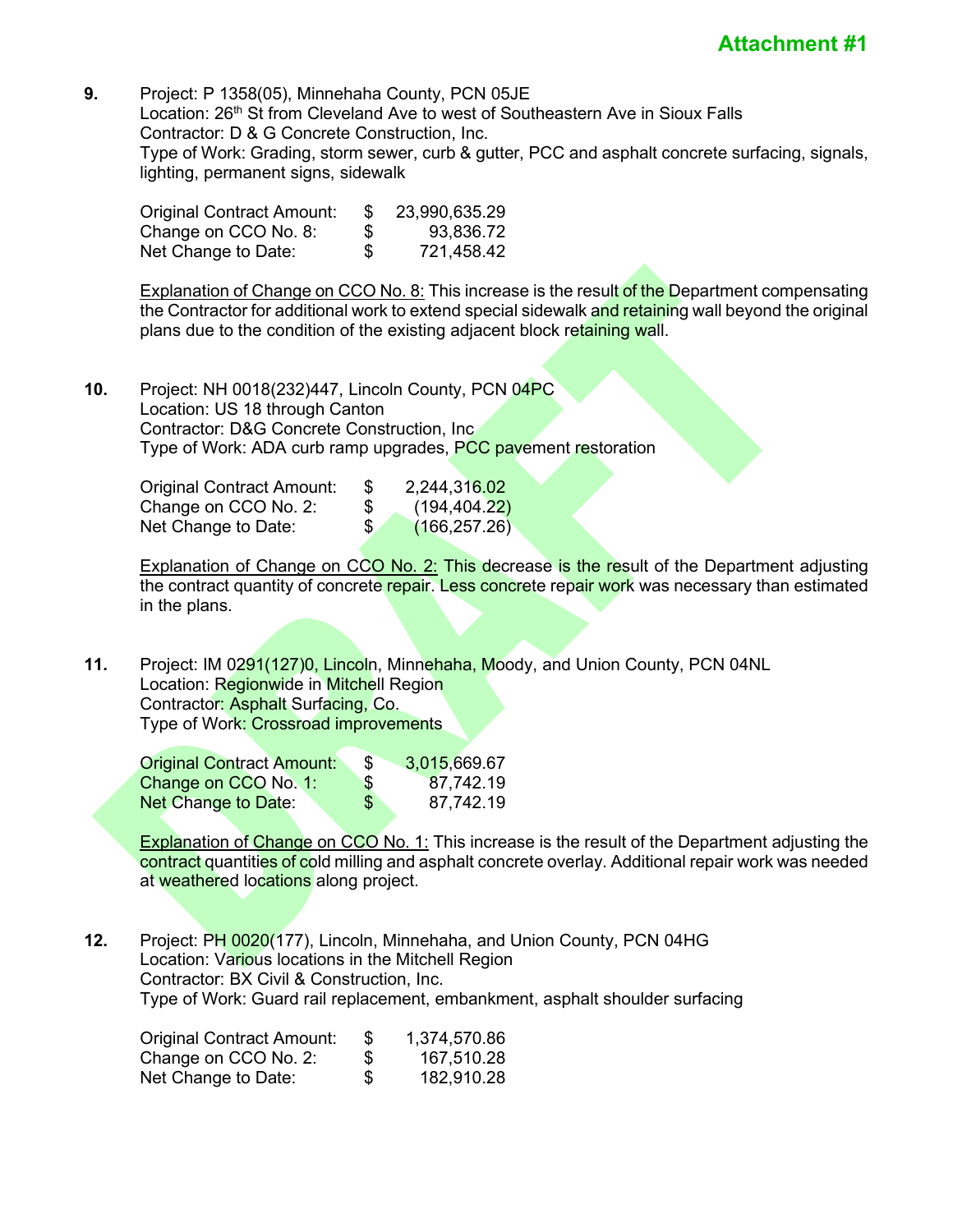Explanation of Change on CCO No. 2: This increase is the result of the Department compensating the Contractor for extra work required to address the unstable subgrade. The work was required to provide a solid surface to place asphalt concrete pavement.

# **PIERRE REGION**

**13.** Project: NH EM 0014(194)227, Hughes and Stanley County, PCN 03WN Location: US 14 – Missouri River Bridge in Pierre/Ft. Pierre Contractor: Jensen Construction Company Type of Work: Replace structure, grading, PCC pavement, storm sewer, sanitary sewer, lighting, signals

Original Contract Amount: \$ 49,990,247.46 Change on CCO No. 6:  $$804,249.00$ <br>Net Change to Date:  $$472.441.93$ Net Change to Date: \$ 472,441.93

Explanation of Change on CCO No. 6: This increase is the result of the Department requiring the Contractor to use a maximum 7-foot diameter pre bore prior to final excavation of drill shafts to the final 9'-6" diameter.

**14.** Project: NH EM 0083(74)55, Jones and Mellette County, PCN 04E7 Location: US 83 from north of White River to north of the Mellette/Jones County line Contractor: Foothills Contracting, Inc Type of Work: Grading, structures, interim surfacing

| <b>Original Contract Amount:</b> | 25,965,988.45    |
|----------------------------------|------------------|
| Change on CCO No. 12:            | \$<br>94,862.30  |
| Net Change to Date:              | \$<br>748,997.50 |

Explanation of Change on CCO No. 12: This increase is the result of the Department adjusting the contract quantities of flagging and pilot car. Additional hours were used during construction to provide 24-hour flagging and pilot car operations for pipe installations in deep fills.

**15.** Project: NH EM 0083(74)55, Jones and Mellette County, PCN 04E7 **Location: US 83 from north of White River to north of the Mellette/Jones County line** Contractor: Foothills Contracting, Inc **Type of Work: Grading, structures, interim surfacing** 

| <b>Original Contract Amount:</b> |    | 25,965,988.45 |
|----------------------------------|----|---------------|
| Change on CCO No. 13:            | \$ | (264, 990.37) |
| Net Change to Date:              | S  | 484.007.13    |

Explanation of Change on CCO No. 13: This decrease is the result of the Department adjusting the contract quantities of excavation resulting from excess material within the roadbed and excavation outside the roadbed not being required.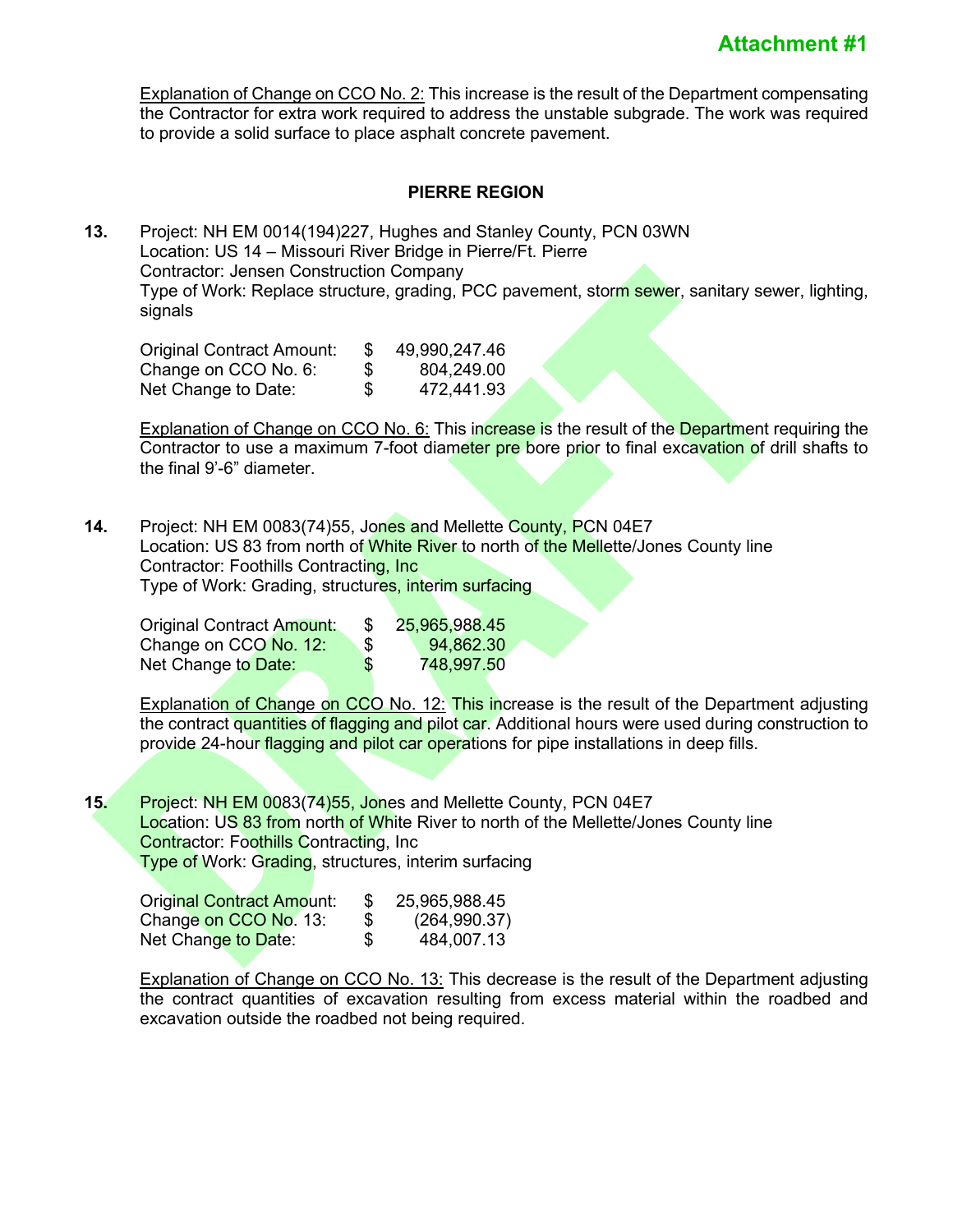**16.** Project: IM 0905(115)218, Lyman County, PCN 05T5 Location: I-90 EB & WB – Vivian Rest Area Contractor: Anderson Contractors, Inc Type of Work: Rest area pavement restoration & lighting

| Original Contract Amount: | -SS | 899,438.51 |
|---------------------------|-----|------------|
| Change on CCO No. 2:      | \$  | 150,461.00 |
| Net Change to Date:       | \$  | 168,993.00 |

**Explanation of Change on CCO No. 2:** This increase is the result of the Department compensating the Contractor for extra work perform to saw and seal all joints. This work was inadvertently not included in the original plans.

**17.** Project: NH 0018(193)252, Tripp County, PCN 04FD Location: US 18 from west of Monroe St to Lincoln St in Winner; US 18 E&W from Lincoln St to 3<sup>rd</sup> St in Winner; US 18 from 3<sup>rd</sup> to 7<sup>th</sup> St in Winner Contractor: T&R Contracting, Inc Type of Work: Grading, storm sewer, curb & gutter, sidewalk, roadway lighting, traffic signals

| Original Contract Amount: |    | 11,099,144.85 |
|---------------------------|----|---------------|
| Change on CCO No. 28:     | \$ | 91,654.34     |
| Net Change to Date:       | S. | 1,066,407.71  |

Explanation of Change on CCO No. 28: This increase is the result of the Department compensating the Contractor for extra work performed to remove additional sidewalk to allow access for new pipe installs and replacing the sidewalk. This work was not included in the original plans. Additionally, the Department adjusted the contract quantity of asphalt concrete to match the quantity used during construction. Additional asphalt concrete was used to tie existing pavement into the new pavement at various locations along the project.

**18.** Project: NH 0018(193)252, Tripp County, PCN 04FD Location: US 18 from west of Monroe St to Lincoln St in Winner; US 18 E&W from Lincoln St to 3<sup>rd</sup> St in Winner; US 18 from 3<sup>rd</sup> to 7<sup>th</sup> St in Winner Contractor: T&R Contracting, Inc Type of Work: Grading, storm sewer, curb & gutter, sidewalk, roadway lighting, traffic signals

| <b>Original Contract Amount:</b> | 11,099,144.85<br>-\$ |
|----------------------------------|----------------------|
| Change on CCO No. 29:            | 86,646.48<br>S       |
| Net Change to Date:              | 1,153,054.19<br>\$.  |

Explanation of Change on CCO No. 29: This increase is the result of the Department compensating the Contractor for extra work to remove and replace additional concrete for proper slope for drainage and walkways.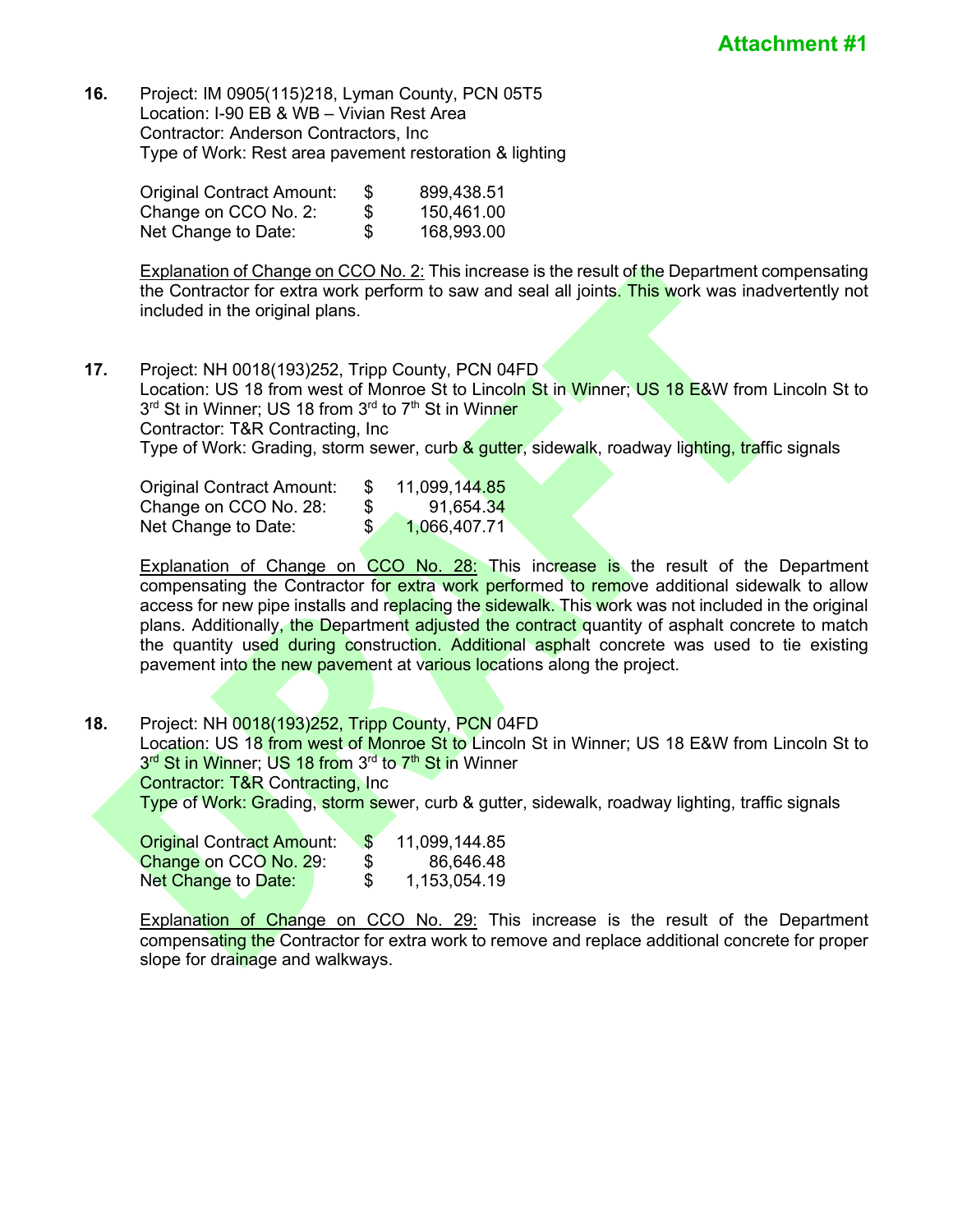**19.** Project: P 0183(27)62, Lyman County, PCN 073J Location: US 183 from White River to SD 248 Contractor: Boulder States Paving, Inc Type of Work: Asphalt concrete resurfacing

| Original Contract Amount: | 5,647,686.33        |
|---------------------------|---------------------|
| Change on CCO No. 4:      | \$<br>(110, 421.74) |
| Net Change to Date:       | \$<br>531,359.05    |

Explanation of Change on CCO No. 4: This decrease is the result of the Department adjusting the contract quantities of numerous contract items to match the quantities used during construction. The variations are due to normal project variations.

# **RAPID CITY REGION**

**20.** Project: NH 0085(98)56, Butte County, PCN 05F1 Location: US 85 from north of Belle Fourche to south of SD 168 Contractor: Anderson Western, Inc Type of Work: Cold milling asphalt concrete, asphalt concrete resurfacing, pipe work

| Original Contract Amount: | Ъ  | 8,594,198.05  |
|---------------------------|----|---------------|
| Change on CCO No. 6:      | S. | (205, 369.00) |
| Net Change to Date:       | \$ | (204, 316.20) |

Explanation of Change on CCO No. 6: This decrease is the result of the Department adjusting the contract quantities of asphalt pavement removal and base course for backfilling. Unstable areas were not encountered during construction and the quantities were reduced.

**21.** Project: NH P 0042(87), Harding and Perkins County, PCN 07KL Location: Various routes in the Belle Fourche Area Contractor: Asphalt Surfacing Technologies Corporation Type of Work: Asphalt surface treatment

| <b>Original Contract Amount:</b> | \$. | 1,819,652.04  |
|----------------------------------|-----|---------------|
| Change on CCO No. 2:             | \$  | (193, 276.02) |
| <b>Net Change to Date:</b>       | \$  | (193, 276.02) |

**Explanation of Change on CCO No. 2:** This decrease is the result of the Department adjusting the contract quantities of asphalt for surface treatment. The Department reviewed Contractor asphalt surface treatment application rate was less than estimated in the plans.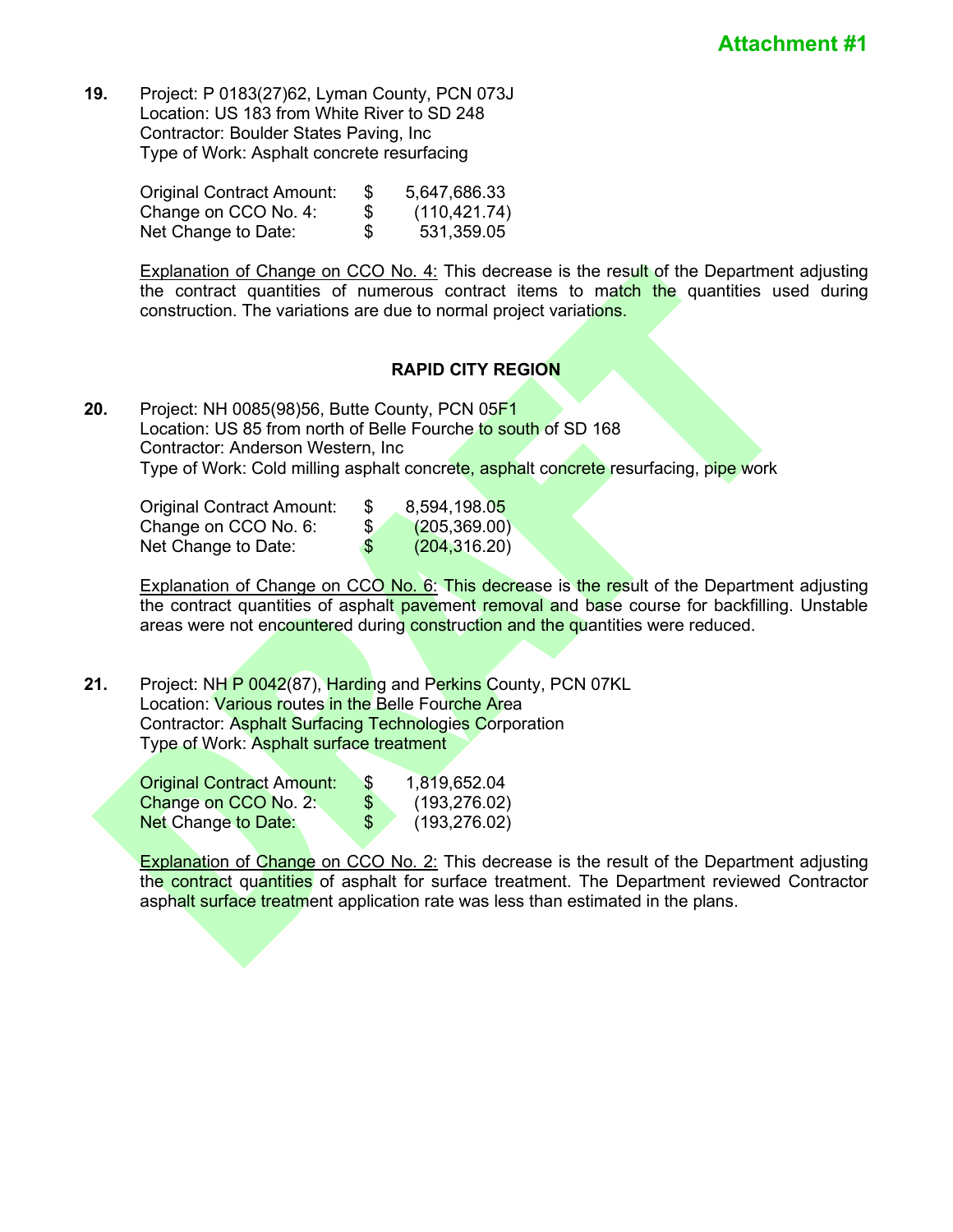**22.** Project: PH 014A(19)31, Lawrence County, PCN 04XJ Location: US 14A – 2 miles east of US 85 (Cheyenne Crossing) Contractor: Zandstra Construction, Inc Type of Work: Grading, asphalt concrete surfacing

| Original Contract Amount: | 3,796,363.37        |
|---------------------------|---------------------|
| Change on CCO No. 6:      | \$<br>(194, 083.94) |
| Net Change to Date:       | \$<br>(733, 451.67) |

**Explanation of Change on CCO No. 6:** This decrease is the result of the Department adjusting the contract quantities of flagging and pilot car. The adjustments were made to match the quantities used during construction.

**23.** Project: ER 0079(85)160, Butte County, PCN 07JR Location: SD 79 from 10 miles northeast of SD 168 over Frog Creek Contractor: Corr Construction Services, Inc. Type of Work: Structure & approach grading

| <b>Original Contract Amount:</b> | 1,088,233.30     |
|----------------------------------|------------------|
| Change on CCO No. 3:             | \$<br>124,254.60 |
| Net Change to Date:              | \$<br>135,371.86 |

Explanation of Change on CCO No. 3: This increase is the result of additional rip rap being added to the contract due to erosion at the box outlet.

**24.** Project: IM NH 0040(00)18, Jackson, Meade, and Pennington County, PCN 04UY Location: Regionwide in Rapid City Region Contractor: PCiRoads, LLC Type of Work: Structure rehabilitation

| Original Contract Amount: | \$. | 1,738,700.04 |
|---------------------------|-----|--------------|
| Change on CCO No. 3:      | \$  | 257,455.50   |
| Net Change to Date:       | \$  | 254,538.50   |

**Explanation of Change on CCO No. 3:** This increase is the result of the plans quantities being calculated for 4 foot median shoulder and 8 foot driving lanes while existing conditions were 5 foot medians with 9 foot driving lanes resulting in increases in quantities.

**25.** Project: NH 0034(198)77, Meade County, PCN 068T Location: SD 34 from west of Union Center to west of the SD 73 west junction Contractor: Border States Paving, Inc. Type of Work: Cold milling asphalt concrete, asphalt concrete resurfacing, pipe work

| Original Contract Amount: | 4,121,644.01     |
|---------------------------|------------------|
| Change on CCO No. 5:      | \$<br>135,203.55 |
| Net Change to Date:       | \$<br>156,553.26 |

**Explanation of Change on CCO No. 5:** This increase is the result of the Department making an incentive payment for pavement smoothness. The incentive payment was made in accordance with the contract.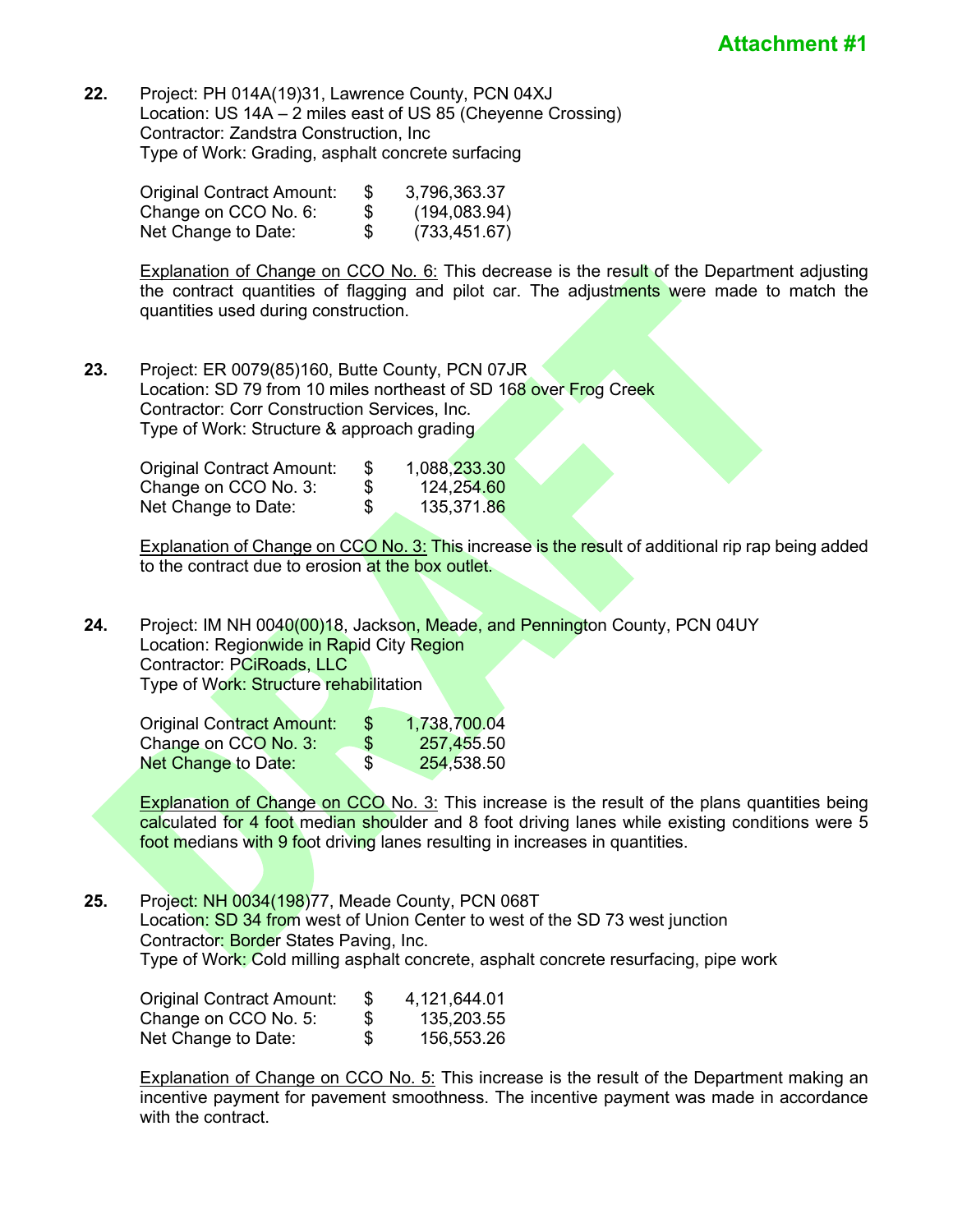#### **26.** Project: P 0036(12)36, Custer County, PCN 069U Location: SD 36 from US 16A to SD 79 Contractor: Bituminous Paving, Inc. Type of Work: Asphalt concrete resurfacing, landslide repair

| <b>Original Contract Amount:</b> | \$<br>3,456,217.60 |
|----------------------------------|--------------------|
| Change on CCO No. 7:             | \$<br>63,855.19    |
| Net Change to Date:              | \$<br>86,767.94    |

Explanation of Change on CCO No. 7: This increase is the result of the Department making an incentive payment for pavement smoothness. The incentive payment was made in accordance with the contract.

Ryan Johnson, Office of Operations Support, presented for Commission consideration the Division I Supplemental Specifications dated January 19, 2022.

\*\*\*\*\*\*\*

A MOTION WAS MADE by Stoick and seconded by Roby to approve the Supplemental Specifications to Division 1 of the 2015 Standard Specifications for Roads and Bridges, dated January 19, 2022, as recommended by the Department. All present voted aye by roll call vote. The motion carried.

\*\*\*\*\*\*\*

Sam Weisgram, Office of Project Development, presented the following bid letting results.

# **December 1, 2021**

#### **Urban Grading, PCC Surfacing, Curb & Gutter, Sidewalk, Lighting & Signals**

1 027D NH 0212(174)377 Codington County **J & J Earth Works, Inc \$11,925,649.21** US212 - Fm US81 to 19th St SE in Watertown

# Watermain Replacement<br>2 X05D 2128119 ( )

X05D 2128119 ( ) 2008 2009 2009 2009 2009 2128119 Codington County J & J Earth Works, Inc \$928,523.60 US212 - Fm US81 to 19th St SE in Watertown

#### **Sanitary Sewer**

3 X05V 2119 ( ) Codington County J & J Earth Works, Inc \$521,617.25 US212 - Fm US81 to 19th St SE in Watertown

The acting city engineer for the City of Watertown, Justin Peterson, and the city attorney for the City of Watertown, Matt Roby, addressed the Commission. They expressed concerns about the unit price on the 9-1/2 inch concrete pavement item on the City's project. A MOTION WAS MADE by Zander and seconded by Cull to approve bids #1, 2, and 3. All present voted aye by roll call vote. The motion carried.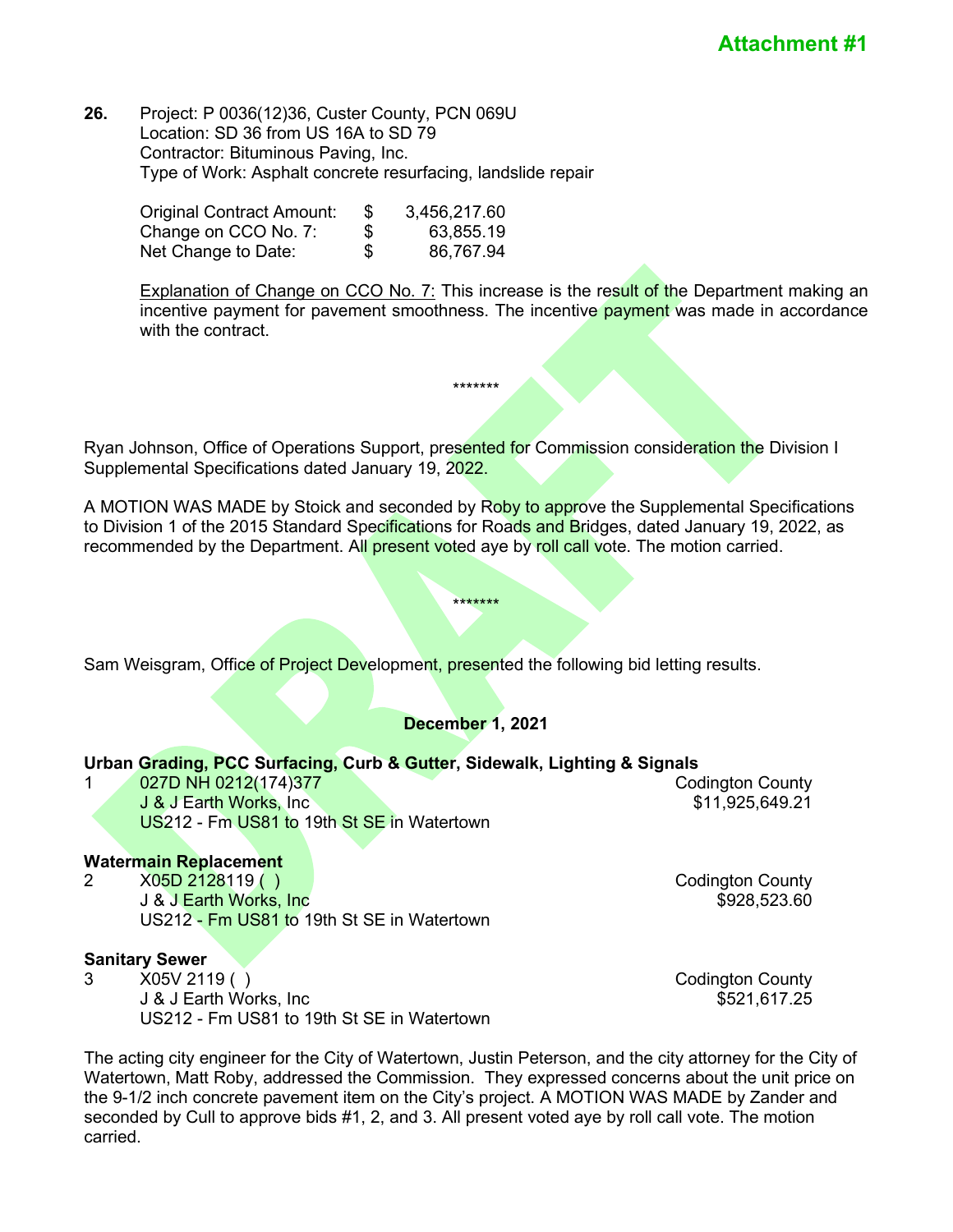#### **Replace Structures (237' Prestressed Girder, 198' Prestressed Girder, Precast or CIP RCBC's & MSE Wire Wall) & Approach Grading**

4 04FL NH-PS 0012(187)106 Corson County Foothills Contracting, Inc. 6. The Solution of the Second State of States and States States States States States States States States States States States States States States States States States States States States Stat US12 - Strs 7.9 E of the Perkins Co Line & 0.2 W of SD65S over the Burlington Northern RR

# **Cold Milling, Asphalt Concrete Resurfacing, Pipe Work**

5 080F NH 0050(135)354 Bon Homme County Spencer Quarries Incorporated SD50, SD50E, SD50W – Fm 1 W of Tyndall through Tabor

# **Structure (4-11x18 CIP RCBC) & Approach Grading**

6 02EC BRO 8049(00) Miner County Nolz Dragline and Construction Company, Inc \$526,033.44 Structure 5 S & 6.6 W of Howard over Rock Creek SN 49-094-180

A MOTION WAS MADE by Vehle and seconded by Karim to approve bids #4, 5, and 6. All present voted aye by roll call vote. The motion carried.

**Remove & Replace PCC Pavement, Pipe Work, Structure (254' Steel Girder Bridge, 320' Steel Girder Bridge, 2-6'x5' RCBC Extension, 2-12'x11' CIP RCBC) & Approach Grading, Deck Overlay, Approach Slabs, Polymer Chip Seal, Rest Area Lighting**

7 05HQ IM-EM 0908(97)362 McCook County Michels Road and Stone Inc  $$37,555,832.50$ I90 WBL - Fm 2 W of the Salem Interchange to 2 W of Humboldt; I90 Str - 0.6 W of the US81 Interchange Over the W Fork of the Vermillion River; 190 Str - 2 E of the US81 Interchange Over 443 Ave

A MOTION WAS MADE by Roby and seconded by Rosenboom to approve bid #7. All present voted aye by roll call vote. The motion carried.

**December 9, 2021**

**Prepurchase Structural Seel 08U9 NH 2291(01)10 Minnehaha County** Egger Steel Company and the steel of the steel of the steel of the steel of the steel of the steel of the steel of the steel of the steel of the steel of the steel of the steel of the steel of the steel of the steel of the Use on Structure 50-221-170 60th St N over I229

A MOTION WAS MADE by Vehle and seconded by Jensen to approve the bid. All present voted aye by roll call vote. The motion carried.

**December 14, 2021**

**Prepurchase Structural Seel**  08U8 P-PH 0015(82)167 Grant County REJECTED BY SDDOT SD15 - Str 3.6 S of US12 over North Fork of Yellow Bank Rv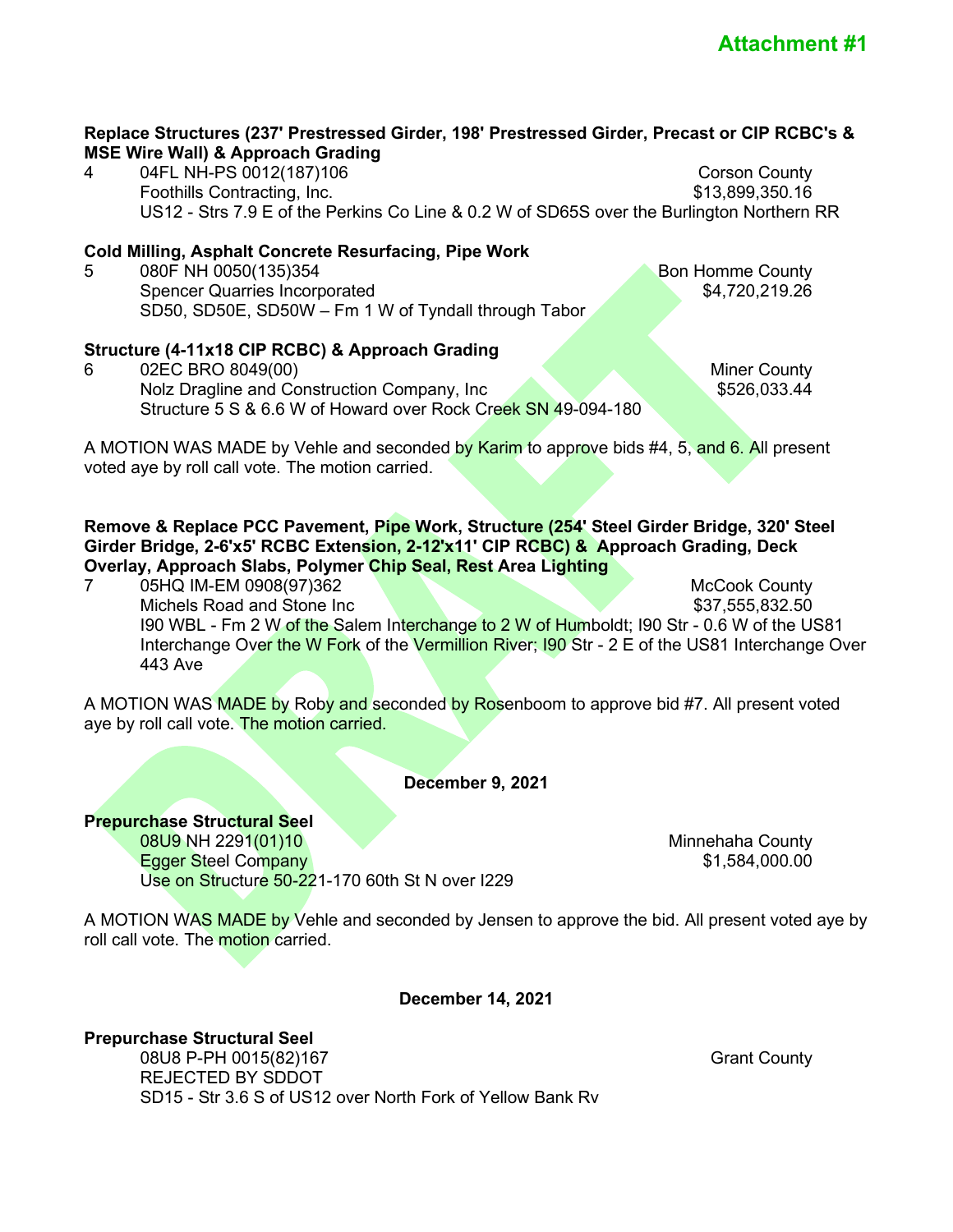A MOTION WAS MADE by Roby and seconded by Rosenboom to reject the bid. All present voted aye by roll call vote. The motion carried.

# **December 15, 2021**

#### **Grading, Structures (242' Steel Girder Bridge Widening), MSE Retaining Walls, Curb & Gutter, Storm Sewer, PCC Pavement, Sidewalk, Pavement Markings, Signals, Lighting, Permanent Signing**

1 03RA, 05NF, 06Y0, 06XY IM 0293(106)76, P 1400(16), P 1423(07), P 8050(81)

D & G Concrete Construction, Inc. I29 - Exit 77 (41st Street Interchange) in Sioux Falls

# **Remove Riprap, Concrete Ditch Lining & Culvert Work**

2 06VQ IM 0293(112)76 Minnehaha County D & G Concrete Construction, Inc. \$1,290,058.82 I29 - SBL Fm 57th St to 49th St in Sioux Falls

# **Water & Sanitary Sewer**

3 X05Q CIP 11076( ) Minnehaha County D & G Concrete Construction, Inc.  $\overline{S7,134,424.91}$ 41st Street In Sioux Falls - Fm W of Marion Rd to Shirley Ave

A MOTION WAS MADE by Zander and seconded by Stoick to approve bids #1, 2, and 3. All present voted aye by roll call vote. The motion carried.

# **Structure (92' Prestressed Girder Bridge) & Approach Grading**

4 01DX BRF 6140(08) Tripp County NO BIDS RECEIVED Structure 2.9 miles north of Witten over Cottonwood Creek

No action was taken since there were no bids to act upon.

### **Cold Milling, Asphalt Concrete Resurfacing, Pipe Work & Landslide Repair**

5 05EN, 05X8 NH 0212(182)187, P 1804(49)292 Dewey, Potter, Sully County Border States Paving, Inc. **\$11,563,478.43 \$11,563,478.43** US212 - Fm LaPlant to the W Jct of US83, SD1804 - Fm Agar Rd N to the W US212 Jct & Fm the E US212 Jct to West Whitlock

#### **Cold Milling Asphalt Concrete, Asphalt Concrete Resurfacing & Pipe work**

6 068D, 06CY NH 0012(226)190, P 0020(189)181

 Corson, Dewey, Walworth County Border States Paving, Inc. \$12,183,805.72 US12 & US12 EBL & WBL - Fm Mobridge E City Limits to S of Selby; SD 20 - Fm Trail City to US12

A MOTION WAS MADE by Cull and seconded by Jenson to approve bids #5 and 6. All present voted aye by roll call vote. The motion carried.

\*\*\*\*\*\*\*

Minnehaha County<br>S35,568,714.00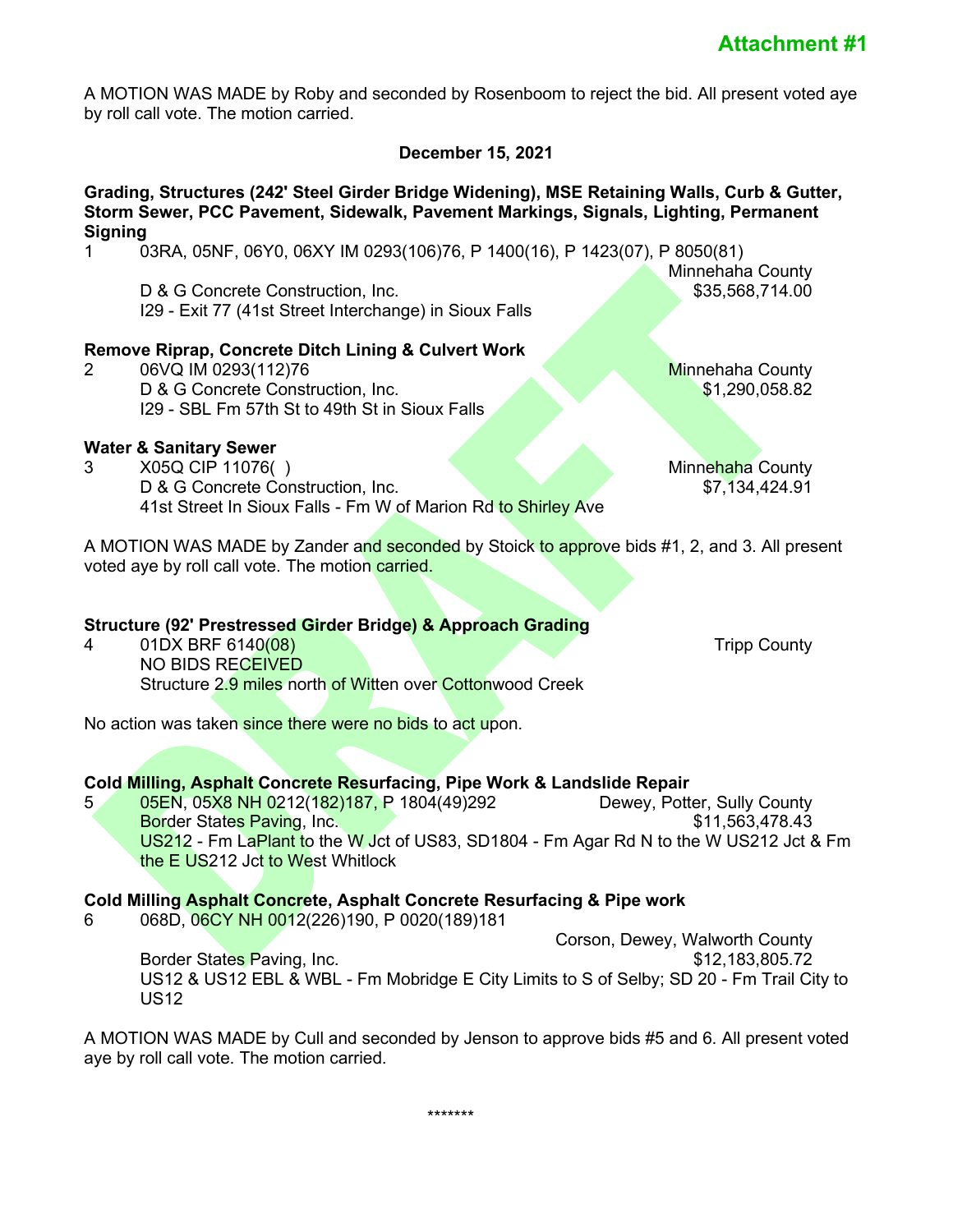Mark Leiferman, Program Manager for the Office of Project Development, presented the following Statewide Transportation Improvement Plan (STIP) revisions for the Commission's consideration:

### **FOR COMMISSION APPROVAL**

(to add or delete a project in the 4-year construction STIP)

REV 22-013 This revision will add one FY2022 Local Structure Preservation project in Miner County in the Mitchell Region and two FY2022 Local Structure Replacement projects in Pennington County in the Rapid City Region.

FY 2022 Plus \$1,789,000

REV 22-014 This revision will delete a FY2022 Polymer Chip Seal, Approach Slabs, Approach Guardrail project on SD10, 0.7 miles west of SD127 over a creek in Roberts County in the Aberdeen Region.

FY 2022 Minus \$406,000

A MOTION WAS MADE by Roby and seconded by Zander to approve STIP revisions REV 22 – 013 and REV 22 – 014. All present voted aye by roll call vote. The motion carried.

Leiferman presented the following revisions for the Commission's information.

#### **INFORMATIONAL REVISIONS FOR THE COMMISSION**

(Work Type change, Cost update, Move FYs within the 4-year construction STIP)

- REV 22-012 **This revision in**creased the cost of a FY2022 Structure Replacement project over  $1229$ , south of I90 on 60<sup>th</sup> St N in Sioux Falls in the Mitchell Region. (Sequence  $#580$ , Page 135 in the 2022-2025 STIP Book)
	- FY 2022 Plus \$5,553,000
- REV 22-SC-012 This revision increased the cost of a FY2022 Zone Painting project and changed the work description to "Zone Painting, Paint Superstructure" on multiple structures on or over I90 in the Rapid City Region. (Sequence #399 & 648, Page 107 &144 in the 2022-2025 STIP Book).

#### FY 2022 Plus \$772,000

REV 22-SC-013 This revision increased the cost of a FY2023 Regionwide Approach Slab Repair project and changed the work description to "2023 Regionwide Approach Slab Repair, Polymer Chip Seal, Berm Repair" on Various locations throughout the Huron Area in the Aberdeen Region. (Sequence #274, 511 & 811, Page 84, 124 & 162 in the 2022-2025 STIP Book).

FY 2023 Plus \$84,000

REV 22-SC-014 This revision decreased the cost of a FY2023 Regionwide Approach Slab Repair project and changed the work description to "2023 Regionwide Approach Slab Repair, Mill, AC Overlay, Polymer Chip Seal" on Various locations throughout the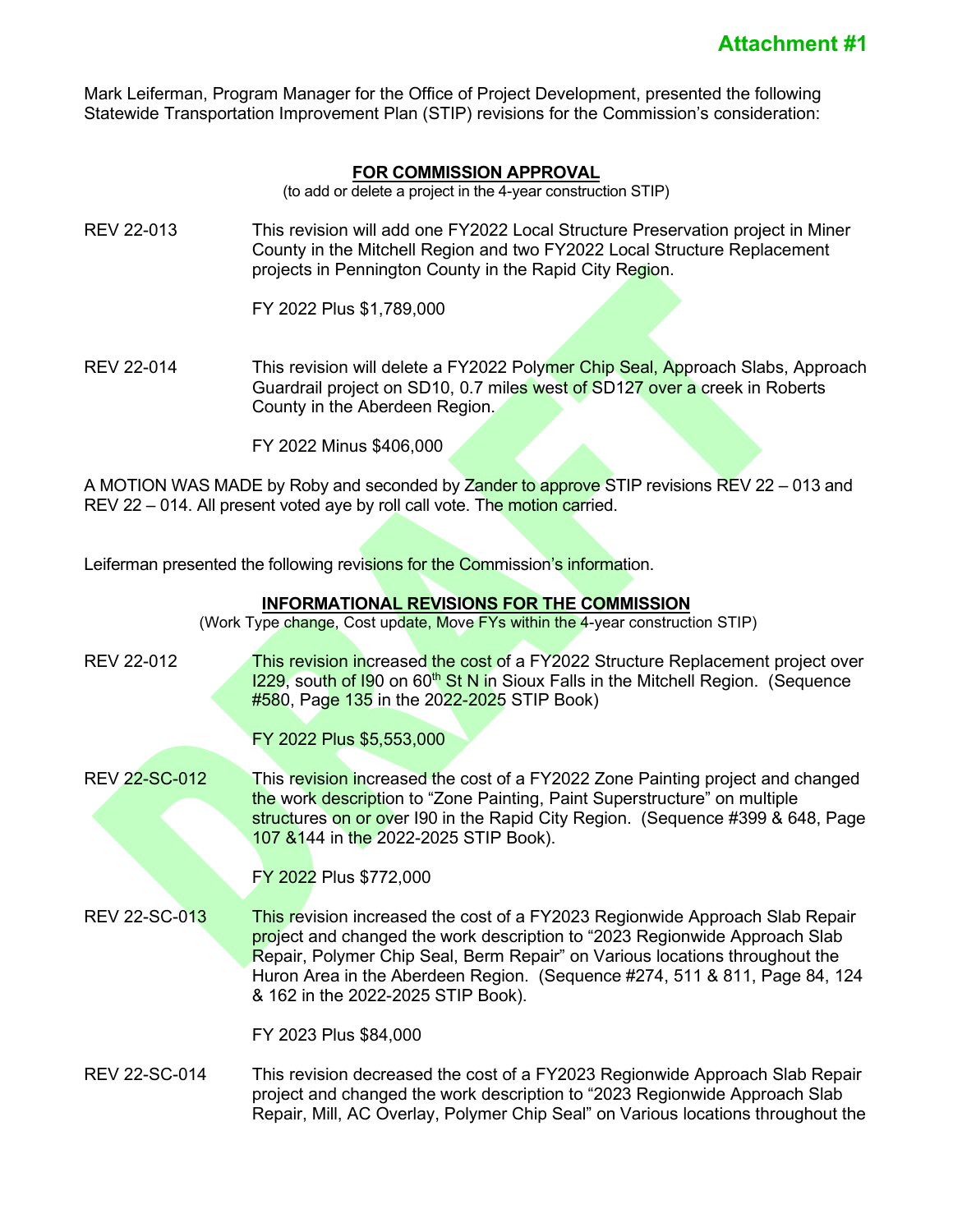Pierre Region. (Sequence #199 & 1,022, Page 72 & 188 in the 2022-2025 STIP Book).

FY 2023 Minus \$399,000

Nelson recused himself from consideration of FY2021 Economic Development Grant applications, based on a previously disclosed conflict of interest concerning the City of Canistota. Nelson turned the gavel over to Vice-chairman Cull.

\*\*\*\*\*\*\*

Joanne Hight, Program Manager of the Office of Administration, presented for Commission consideration the FY2021 Economic Development Grants applications. Hight shared that the Economic Development Grants are comprised of three different funding categories with a total of \$4 million as allocated by the Commission for award – the Community Access Grant (\$2.5 million), the Agri-Business Grant (\$1 million), and the Industrial Park Development Grant (\$500,000).

Hight explained that based on this year's applications, the Department had no qualifying Agri-Business nor Industrial Park Development Grant applications. Therefore, the Department recommended diverting the Agri-Business Grant and Industrial Park Development Grant funding to the Community Access Grant fund and awarding a total of \$3,942,700 in Community Access Grants based on application scores. The Department recommended awarding Community Access Grants to the following recipients in the following amounts:

| City of Freeman   | \$600,000 |
|-------------------|-----------|
| City of Lemmon    | \$600,000 |
| City of Wall      | \$600,000 |
| City of Canistota | \$555,000 |
| City of Corona    | \$600,000 |
| City of Kennebec  | \$600,000 |
| City of Miller    | \$387,700 |
|                   |           |

A MOTION WAS MADE by Jensen and seconded by Rosenboom to approve the Community Access Grants as recommended by the Department. All present voted aye by roll call vote, except Nelson who abstained. The motion carried.

Cull returned the gavel to Nelson to proceed with the meeting.

Hight presented for Commission consideration the following amendment to the Bridge Improvement Grant (BIG) for estimated construction costs due to scour reanalysis based on new guidelines for scour countermeasures:

\*\*\*\*\*\*\*

Amendment to BRF 6337(00)19-1, Moody County, PCN 076A estimated at\$207,358.37. The BIG increase and State highway funding match will be based on actual unit costs of bid items, with 80% BIG Program funding and 20% State highway funding.